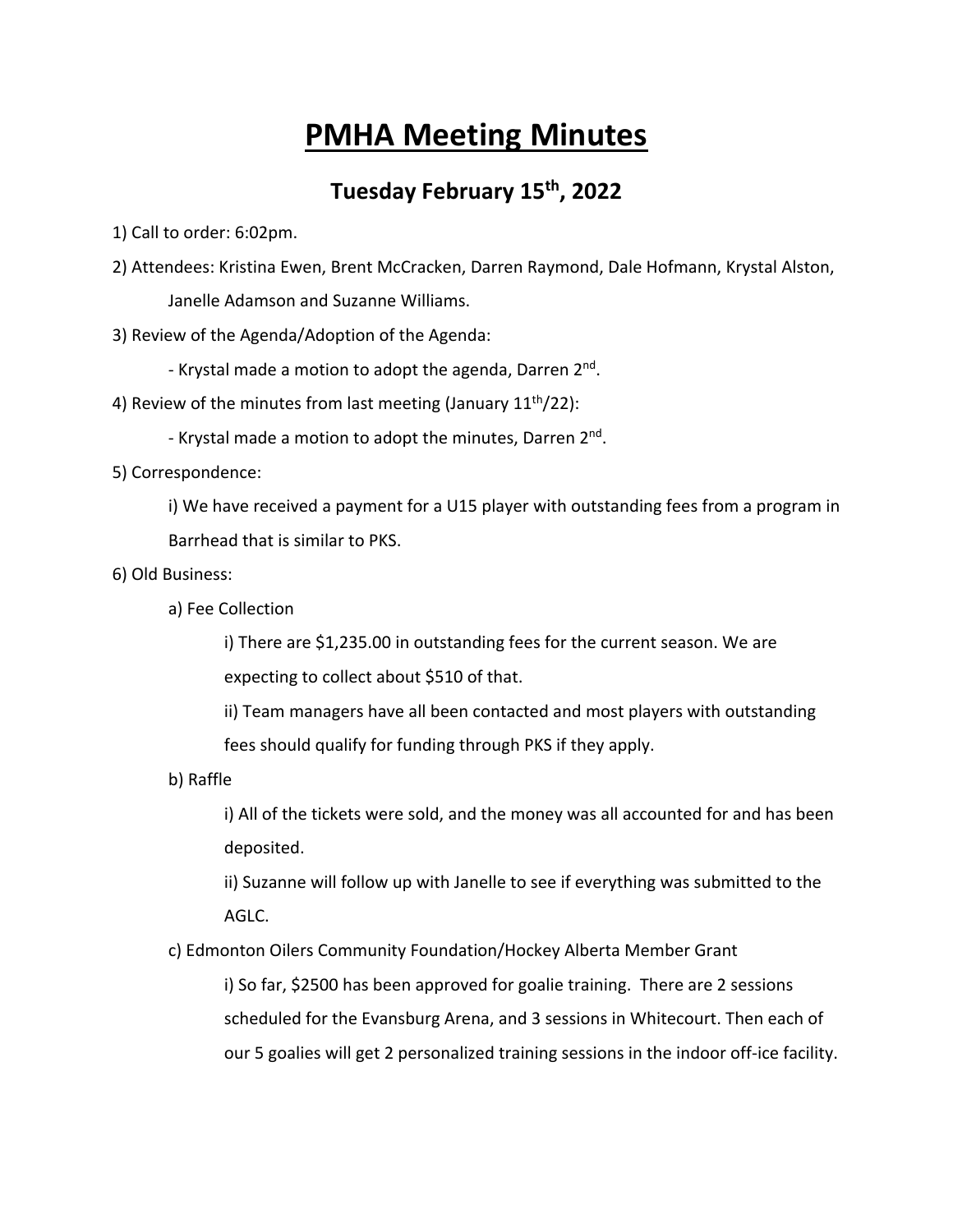The expenses may increase because two additional goalies may be interested in participating.

ii) Dale has purchased 3 ref jersey's, 2 visors, and 2 helmets. He still needs to get 2 more helmets.

iii) Once the jerseys are purchased by Breanne and we receive some receipts, Krystal and Suzanne will get together to fill out the required grant forms for Hockey Alberta so that we can receive the remainder of the grant. iv) Krystal made a motion to spend up to \$3000 for goalie training, \$2000 for power skating, \$5000 for equipment and jerseys, \$3200 for low-income subsidy, and about \$200 for a new controller for the score clock. Suzanne 2<sup>nd</sup> the motion. All in favour, none opposed. Dale will order the controller. We will also have Breanne look into ordering a few larger jerseys as well. (We have a U15 player that is trying to get a team together for U18 next year.) The association will also purchase a couple of danglers for the goalie helmets as part of the equipment purchases.

### d) Power Skating

i) Power skating will continue until the Monday before the last playoff games.

ii) The program has been running smoothly and will use up \$1,925 of the grant.

e) Goalie Training

i) We have 3-4 goalies that are serious enough to commit to the extra training in Whitecourt (Lewis, Brady, Sawyer and Hanson.) The sessions will continue in Whitecourt until the end of May.

ii) Kelsey McCracken has been helping to organize and keep it running smoothly. iii) The expected cost will be approximately \$3000.

### 7) New Business:

a) Leftover Tournament Funds for U7

i) Kyla Tuttle was wondering if they could spend \$200 in unused tournament funds for something for the U7's and LTP kids. Tournament funds were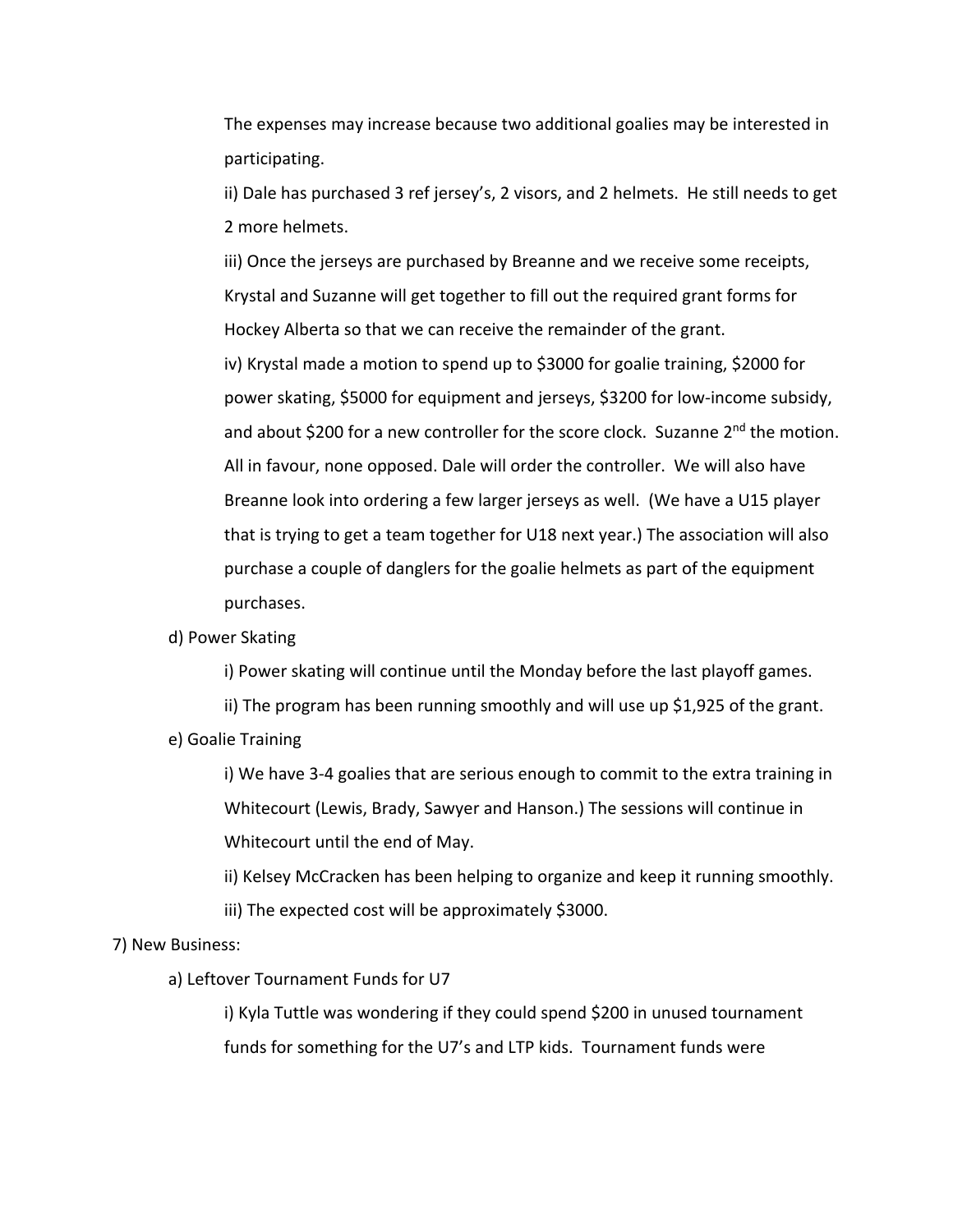approved for each team "up to \$1000" to cover registration fees, and was not meant to be spent on a party.

ii) PMHA has already ordered some medals for our Learn-To-Play kids.

b) Spring Learning for U9

i) U9 Team 2 will be finished after this weekend. The U9 Team 1 kids still have one more weekend to play. Travis is looking into some exhibition games to finish out the season.

ii) On March 1<sup>st</sup> and 8<sup>th</sup>, Brent would like to work on some things with the 2<sup>nd</sup> year U9's such as faceoffs and offside rules to help them prepare for full-ice U11 next year.

iii) During the week of March  $14<sup>th</sup>$ -17<sup>th</sup>, Brent will organize a practise for the 2<sup>nd</sup> year U9's with the 1<sup>st</sup> year U11's to get to know their team and have a 45 minute scrimmage.

c) Meet your next year's team

i) As mentioned above, under New Business, subsection (b) (iii), Brent will organize a practise for the second year U9's and the first year U11's to get to know their teammates for the upcoming season and get kids interested in registering. He will be doing the same for the second year U11's and the first year U13's.

ii) The schedule for the week of March  $14<sup>th</sup>$ -17<sup>th</sup> will be a bit different to accommodate this. Brent will work on the schedule for this, but he would like to take the weekend of the  $19<sup>th</sup>/20<sup>th</sup>$  off.

d) AGM

i) The AGM will be held on Friday, May  $6<sup>th</sup>$  and will also be advertised as a "Recruitment Night" to promote early registration. Attendees who register their kids for hockey could win one of two free registration's for the 2022/23 season. ii) Ideally, we would like to host the event at the arena, but details are still to be determined. Our Communications Director will advertise the AGM online, in the local paper and on the electronic billboard in town at least one month prior.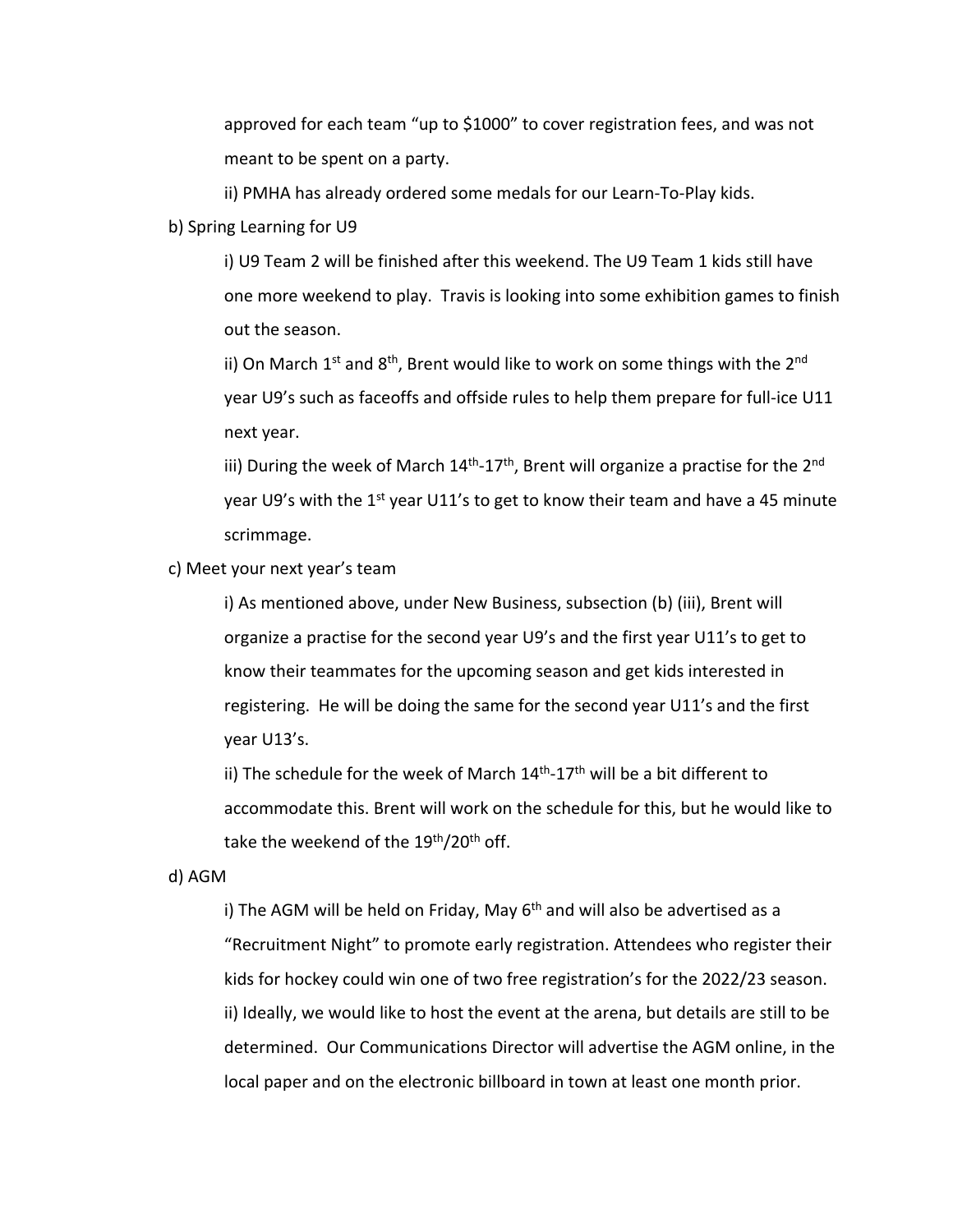iii) There may be some board positions available, so anyone interested in volunteering should try to attend. Brittany, Alex and possibly Krystal may be leaving their positions on the board.

#### 8) Committee Reports

a) President

i) Brent is pleased with the power skating and goalie training.

ii) The hockey season is coming to a close so it is the last chance for team managers to let Brittany or Brent know how they would like to finish their season. If anyone is interested in a family skate, or kids vs. coach skate, etc, they need to schedule it as soon as possible. Janelle will send out an e-mail to the managers. Brittany will organize the ice times. U11 Team 1 will have a practise the last week because they have an upcoming tournament on March 24-  $27<sup>th</sup>$ .

iii) We have a potential new player that may be interested in playing goalie for the U15 team next year.

iv) The first two weekends of playoffs are February 26<sup>th</sup>, and March 5<sup>th</sup>. These will consist of round robin games. U11 Team 1 will have 4 games, U11 Team 2 will play 3 games, U13 and U15 are still to be determined. The weekend of March 12<sup>th</sup> will consist of tournament style play for the remaining teams and will have one host team/tier.  $1^{st}$  vs  $4^{th}$ , and  $2^{nd}$  vs  $3^{rd}$ . The winners and losers will play each other for Gold, Silver and Bronze. This will complete league play for the 2021/22 season. Our ice is coming out on March  $21^{st}$ .

b) Vice President – pass

c) Treasurer

i) The account balance:

- Operating account - \$43,501.61

- Refs - \$1,931.68

- Casino account - \$25,495.28 (Just received \$15,142.07 from this year) ii) We have already applied for our next casino.